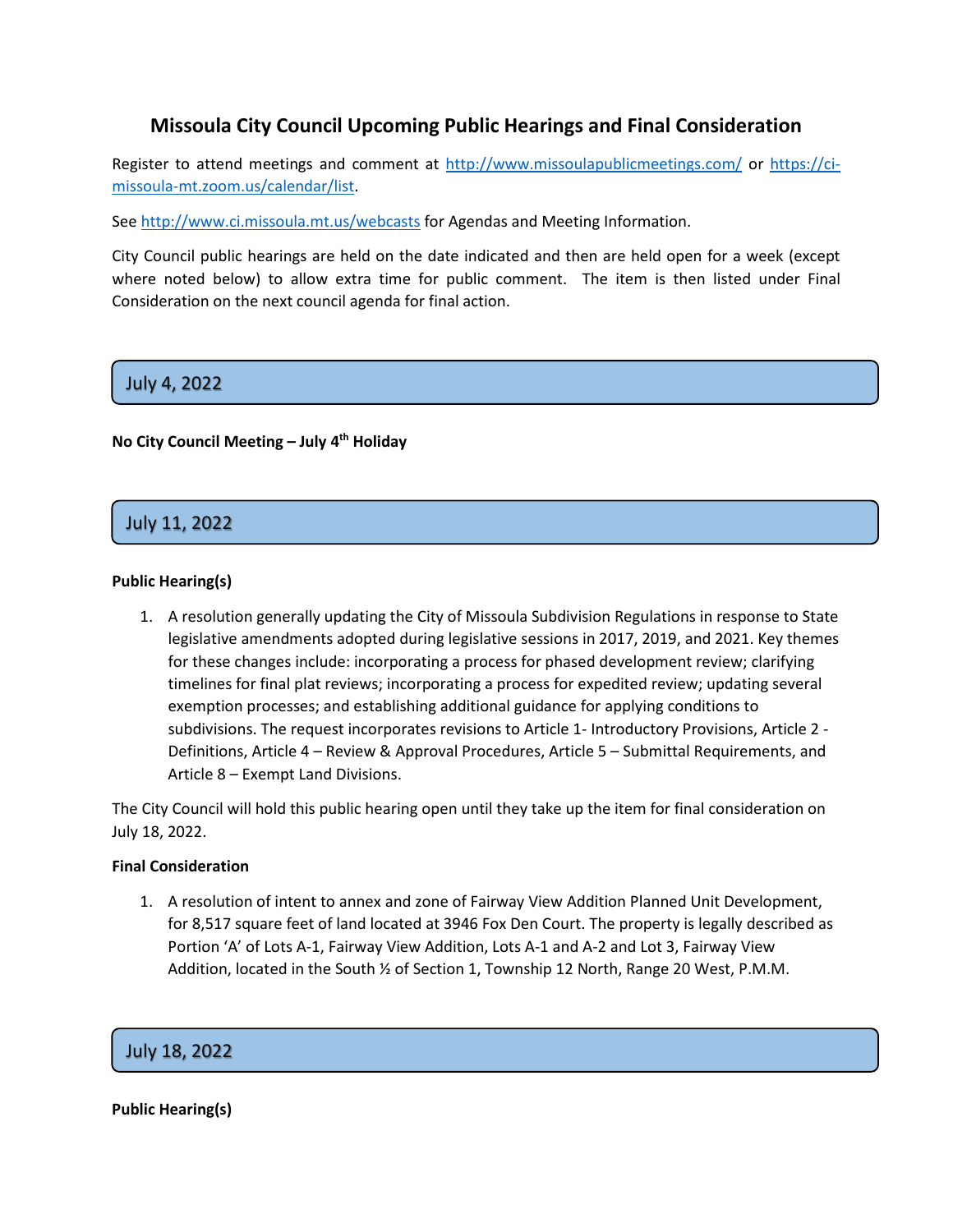1. A resolution to close and vacate a portion of public right-of-way known as the "South Sussex Bypass" between South Avenue W and W Sussex Avenue, and between Stephens Avenue and Holborn Street, of the Homevale Addition Subdivision. (Section 28, Township 13 North, Range 19 West, P.M.M.).

The City Council will hold this public hearing open until they take up the item for final consideration on July 25, 2022.

# **Final Consideration**

1. A resolution generally updating the City of Missoula Subdivision Regulations in response to State legislative amendments adopted during legislative sessions in 2017, 2019, and 2021. Key themes for these changes include: incorporating a process for phased development review; clarifying timelines for final plat reviews; incorporating a process for expedited review; updating several exemption processes; and establishing additional guidance for applying conditions to subdivisions. The request incorporates revisions to Article 1- Introductory Provisions, Article 2 - Definitions, Article 4 – Review & Approval Procedures, Article 5 – Submittal Requirements, and Article 8 – Exempt Land Divisions.

# 3. July 25, 2022

### **Public Hearing(s)**

1. An ordinance generally amending City of Missoula Title 5 Business Licenses and Regulations Ordinance to accommodate the new Cannabis Business License type. The request incorporates revisions to Chapters 5.04 Definitions and 5.08 Licensing Provisions and creation of Chapter 5.120 Cannabis in order to accommodate cannabis licensing requirements.

The City Council will hold this public hearing open until they take up the item for final consideration on August 8, 2022.

2. Homeword's tax credit application for rehabilitation of the Creekside Apartments. The Qualified Allocation Plan (QAP) which governs the allocation process for Montana Housing Credits requires applicants to hold a public hearing in partnership with local government to share plans and hear public comment.

The public hearing will open and close on July 25, 2022.

### **Final Consideration**

1. A resolution to close and vacate a portion of public right-of-way known as the "South Sussex Bypass" between South Avenue W and W Sussex Avenue, and between Stephens Avenue and Holborn Street, of the Homevale Addition Subdivision. (Section 28, Township 13 North, Range 19 West, P.M.M.).